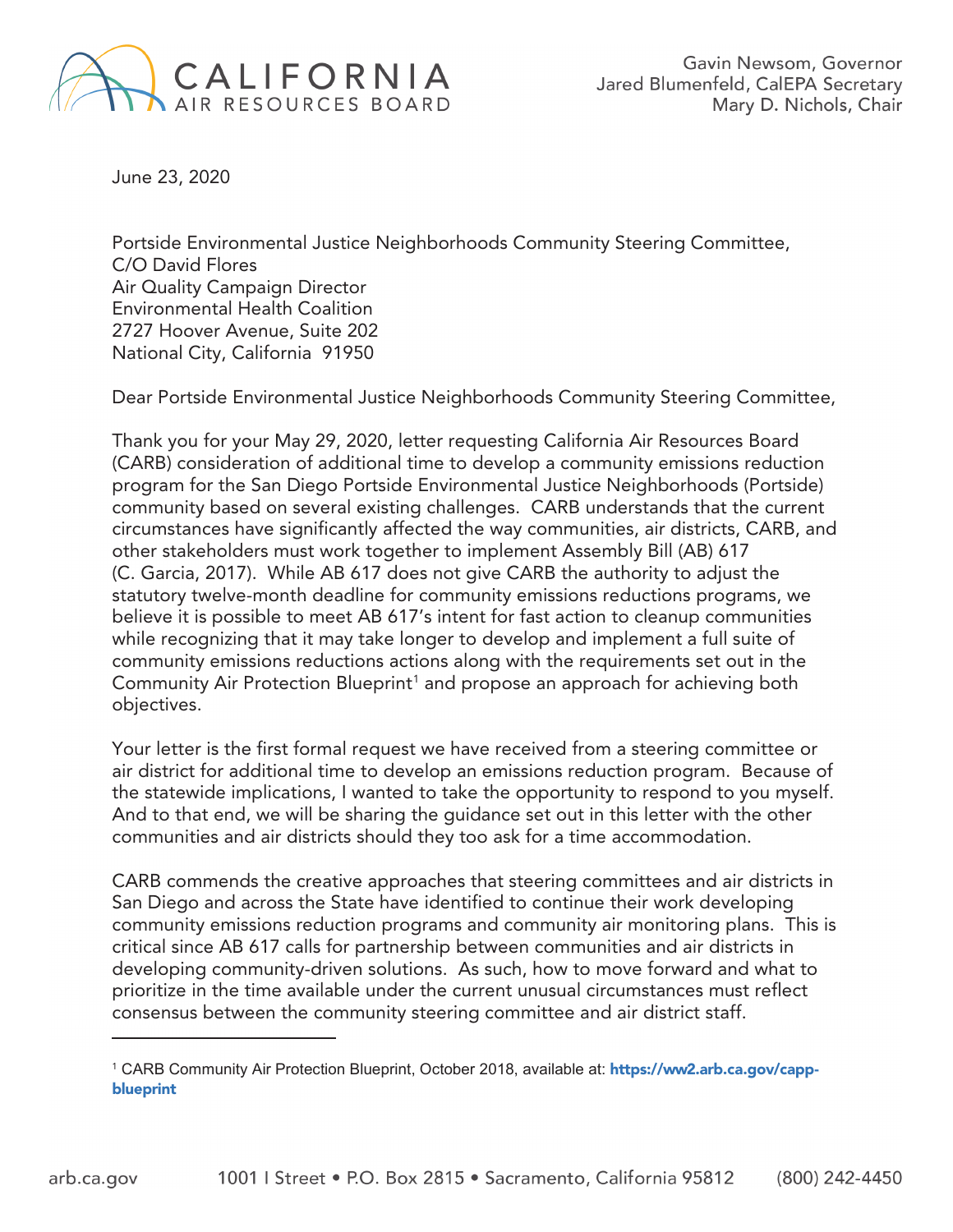Portside Environmental Justice Neighborhoods Community Steering Committee June 23, 2020 Page 2

Community and air district discussions should cover work completed to date and other work that still needs to be completed to meet Community Air Protection Blueprint requirements; approaches to identify community priorities; opportunities to focus on specific issues for monitoring projects and strategy development; and community engagement mechanisms to support participation. The results of these discussions should be documented and provided to the public and CARB as soon as possible.

The statutory deadline for completing an emissions reduction program for the communities that CARB selected in December 2019, including the Portside community, is December 2020. If the district has not adopted a complete program that meets the Blueprint requirements by that deadline, the steering committee and the air district provide CARB the following by December 1, 2020:

- 1. All elements of a community emissions reduction program that have already been adopted by the air district board, if any;
- 2. The anticipated date that the local Board will consider approval of a complete community emissions reduction program;
- 3. A summary of decisions the steering committee and district staff have made to date and topics the steering committee has discussed;
- 4. A listing of emissions reduction actions the steering committee and district staff have agreed on and a listing of the actions still under discussion, including, to the extent available, emissions reduction targets, implementation schedule, and enforcement plan;
- 5. Initial community air monitoring priorities and any air monitoring that has been deployed (if applicable);
- 6. An overview of ongoing and planned community engagement efforts; and
- 7. A summary of next steps including, key, measurable interim milestones to track progress and a clear schedule for finalizing the emissions reduction program and/or community air monitoring plan.

CARB staff will brief our Board in December 2020 on overall program status using the information provided for the Portside community and the three other communities developing emissions reduction programs this year. We will also coordinate with you and the local air district on when CARB will hold a formal hearing to consider approval of the complete community reduction program with a full suite of actions and program elements.

CARB staff are available to discuss any concerns you, individual committee members, air district staff, or other stakeholders may have with this flexibility guidance.